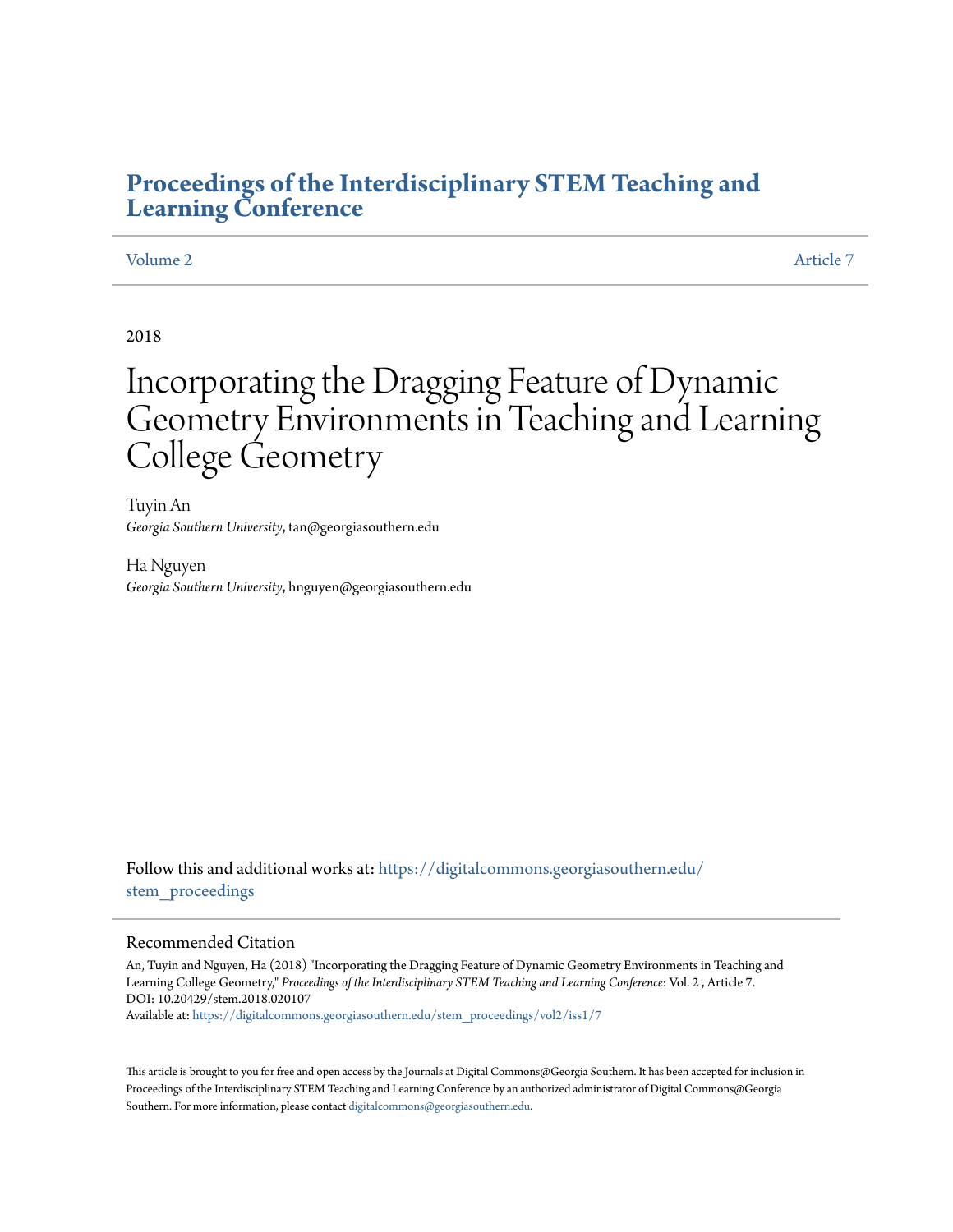# Incorporating the Dragging Feature of Dynamic Geometry Environments in Teaching and Learning College Geometry

# **Abstract**

In a study about pre-service secondary mathematics teachers' (PSMTs) understanding about the nature of theorems in geometry, the researcher noticed that it was challenging for the PSMTs to visualize and draw counterexamples to disprove the given mathematical statements. Meanwhile, the use of the dragging feature of dynamic geometry environments (DGEs), such as the Geometer's Sketchpad and GeoGebra, in teaching and learning proof and reasoning has been widely discussed and become an ongoing research trend. In this paper, the researcher and her colleague will present a research design aimed at investigating PSMTs' conceptions of counterexamples in geometric reasoning when using the dragging feature of DGEs. Expected results of the study are potentially beneficial to pre-service/in-service secondary math teachers as well as teacher educators.

### **Keywords**

teacher education, dynamic geometry environments, proof and reasoning, geometry, dragging tools

### **Creative Commons License**

**[Creative](http://creativecommons.org/licenses/by/4.0/) This work is licensed under a** [Creative Commons Attribution 4.0 License.](http://creativecommons.org/licenses/by/4.0/) Attribution 4.0 License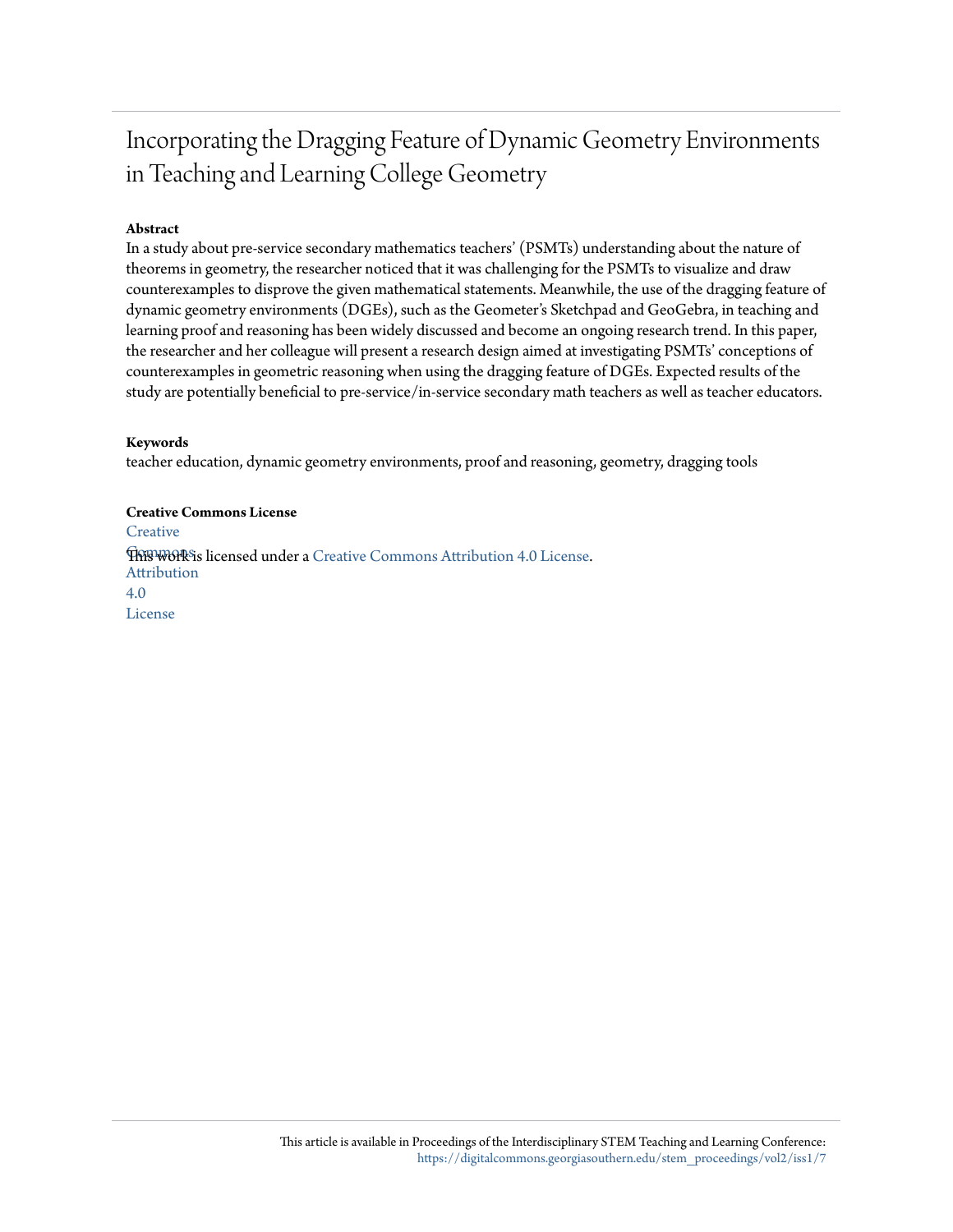### **Proceedings of the Interdisciplinary STEM Teaching and Learning Conference** An and Nguyen: Incorporating the Dragging Feature of DGEs in College Geometry

## **Volume 2 | Article 7**

# **Incorporating the Dragging Feature of Dynamic Geometry Environments in Teaching and Learning College Geometry**

Tuyin An, *Georgia Southern University*, tan@georgiasouthern.edu Ha Nguyen, *Georgia Southern University*, hnguyen@georgiasouthern.edu

## **Abstract**

In a study about pre-service secondary mathematics teachers' (PSMTs) understanding about the nature of theorems in geometry, the researcher noticed that it was challenging for the PSMTs to visualize and draw counterexamples to disprove the given mathematical statements. Meanwhile, the use of the dragging feature of dynamic geometry environments (DGEs), such as the Geometer's Sketchpad and GeoGebra, in teaching and learning proof and reasoning has been widely discussed and become an ongoing research trend. In this paper, the researcher and her colleague will present a research design aimed at investigating PSMTs' conceptions of counterexamples in geometric reasoning when using the dragging feature of DGEs. Expected results of the study are potentially beneficial to pre-service/in-service secondary math teachers as well as teacher educators.

### **Keywords**

teacher education, dynamic geometry environments, proof and reasoning, geometry, dragging tools

# **Recommended Citation**

An, Tuyin and Nguyen, Ha (2018) "Incorporating the Dragging Feature of Dynamic Geometry Environments in Teaching and Learning College Geometry," *Proceedings of the Interdisciplinary STEM Teaching and Learning Conference*: Vol. 2 , Article 7.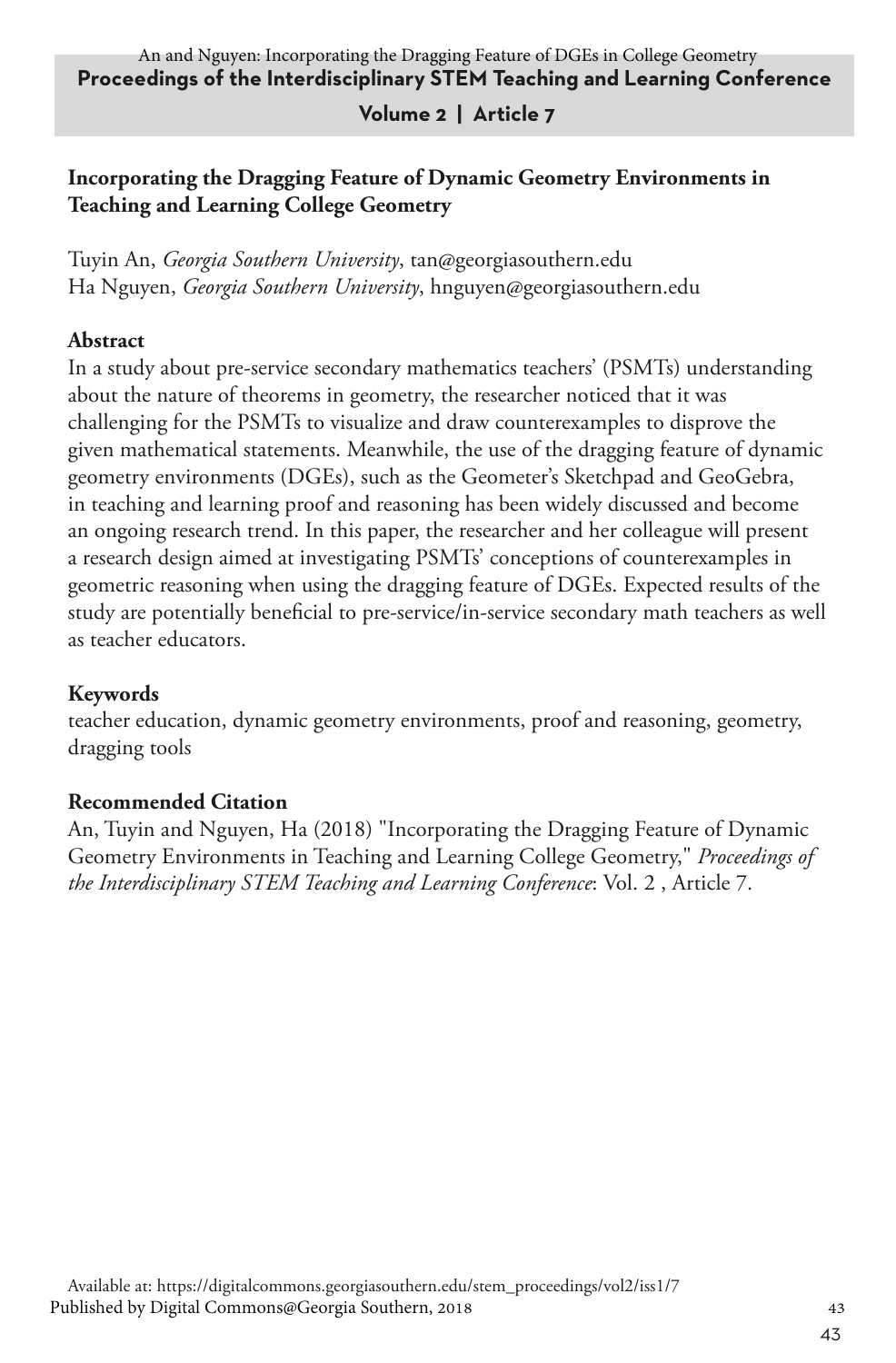# Proceedings of the Interdisciplinary STEM Teaching and Learning Conference, Vol. 2 [2018], Art. 7

Proof and theorems form part of the core content of secondary geometry curriculum and should be well grasped by secondary math teachers and their students (NCTM, 2000, 2003, 2012). Studies show that both secondary teachers and students have encountered challenges in teaching and learning proofs (Cirillo, 2009; Knuth, 2002; McCrone & Martin, 2004; National Center for Education Statistics (NCES), 1998; Senk, 1985). In order to develop knowledge about pre- service secondary mathematics teachers' (PSMTs) conceptions of theorems and provide mathematics educators and researchers with a possible means to unpack their conceptions, the researcher investigated the essential elements of four PSMTs' conceptions of the nature of theorems (NoT) through research-informed task-based interviews in 2016-2017. Findings of the study provided interpretations of PSMTs' conceptions of the NoT, in terms of the ways they claimed the truth of mathematical statements, examined validity of the given proof, disproved the given statement, as well as the role of the task-based interviews in understanding their conceptions (An, 2017).

During the above study, the researcher noticed that it was challenging for the PSMTs to draw and visualize counterexamples using paper and pencil to disprove the given geometrical statements. Both the PSMTs and the researcher felt the need to modify some of the geometry tasks that the researcher developed for the study by incorporating the dragging feature of dynamic geometry environments (DGEs), such as The Geometer's Sketchpad and GeoGebra. Especially, under the background of the rapid development of mobile devices and touch technology, the use of the dragging feature of DGEs in teaching and learning proof and reasoning has been discussed more and more widely and has become an ongoing research trend in mathematics education (Mariotti, 2014; Sinclair et al., 2016). Furthermore, introducing the dragging feature of some easily accessible DGEs to my secondary geometry content classes can provide PSMTs with a handy tool to explore the meaning and applications of counterexamples in writing proofs. In this paper, the researcher and her colleague propose a research design intending to answer the research question: *What are PSMTs' conceptions of counterexamples in geometrical reasoning when using the dragging feature of DGEs?*

### **Literature Review**

### **Challenges in Learning and Teaching Proof and Theorems**

The relationship between proof and theorems can be viewed as the relationship between a process and products in the world of mathematics (Farrell & Farmer, 1980). Being able to understand and apply theorems is considered as a relatively high level of proof and reasoning ability. For example, understanding of the axiomatic system of Euclidean geometry is ranked as higher level geometric thinking by the van Hiele levels (van Hiele, 1959). Despite the important role of proof and theorems in school mathematics, many secondary students have difficulty in writing valid geometry proofs (McCrone & Martin, 2004; NCES, 1998; Senk, 1985). Their difficulties may relate to incomplete conceptions or confusion about proof and theorems, such as accepting empirical evidence as formal proofs, questioning the generalizability of deductive reasoning, not accepting counterexamples as refutation, and overemphasizing the forms without logical coherence in proofs (Chazan, 1993; McCrone & Martin, 2004; Schoenfeld, 1994; Weber, 2001). Studies also show that teachers' conceptions,<br>https://digitalcommons.georgiasouthern.edu/stem\_proceedings/vol2/iss1/7 https://digitalcommons.georgiasouthern.edu/stem\_proceedings/vol2/iss1/7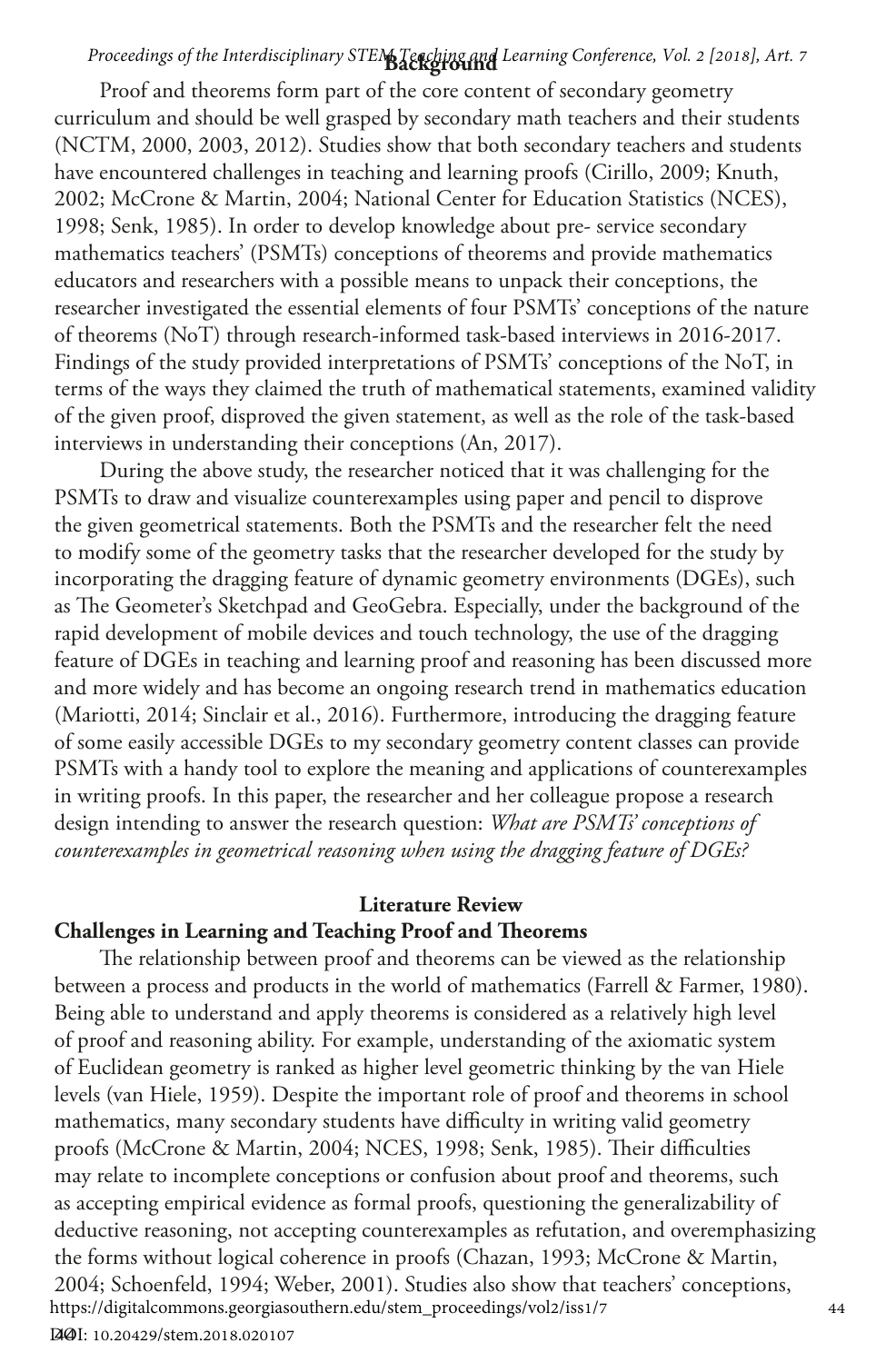knowledge, and Nguyen: Lacorporating the Dragging Feature of DGEs in College Geometry.<br>Knowledge, and Nguyen: Lacorporating the Dragging Feature of DGEs in College Geometry.incant impact on their teaching of proof and theorems and thus affect their students' understanding and achievement in learning proof and theorems (Cirillo, 2009; Knuth, 2002; Lacourly & Varas, 2009; Oehrtman & Lawson, 2008; Rozner, Noblet, & Soto-Johnson, 2010). The extensive focus on what teachers do not know for teaching proof and theorems has driven the researchers' interest in examining what they do learn about proof and theorems in their undergraduate programs.

# **Conceptual Framework for Task Design**

As mentioned earlier in this paper, the proposed study is an extension of an earlier study in which the researcher focused on unpacking PSMTs' conceptions of geometric theorems. The researcher created a set of principles of theorems which served as the conceptual framework for the development of the data collection instrument: task-based interviews. The principles were developed by incorporating Cirillo's (2014) conceptual model of mathematical proof tools, Dreyfus and Hadas' (1987) six logical principles of geometry theorems and proofs with additional revisions by McCrone and Martin (2004), and Duval's (2007) indicators of misunderstandings in proof writing. The principles of theorems included three aspects: (a) nature of theorems (NoT), (b) logic of theorems (LoT), and (c) application of theorems (AoT). The current study only focuses on the two tasks built on two subcategories (NoT 1 and NoT 3) of the principles of the NoT (Table 1), as these tasks reflected PSMTs' need of utilizing draggable figures to explore possibilities of counterexamples.

# **Table 1.** Principles of the NoT

|                                | 1. A mathematical statement is not a theorem until it has been<br>proved (using axioms, definitions, postulates, previously proved<br>theorems, lemmas, and propositions) (NoT 1)                                                                                                                                                                                                                                                                                                                                           |
|--------------------------------|-----------------------------------------------------------------------------------------------------------------------------------------------------------------------------------------------------------------------------------------------------------------------------------------------------------------------------------------------------------------------------------------------------------------------------------------------------------------------------------------------------------------------------|
| Nature of<br>Theorems<br>(NoT) | 2. A theorem has no exceptions<br>A general statement is true implies that the statement is true<br>a.<br>for all specific instances. Therefore, a proof must be general<br>to be valid for proving a statement (i.e., non-exhaustive<br>proofs, empirical evidence, and checking a few specific cases<br>are invalid proofs) (NoT 2)<br>A general statement is not true in one specific instance,<br>b.<br>proves that the statement is false (i.e., one counter example is<br>sufficient to disprove a statement) (NoT 3) |

# **Use of Dragging Feature of DGEs in Geometry Education**

Dynamic geometry environments (DGEs) refer to geometry software that supports the "continuous real-time transformation often called 'dragging'" (Goldenberg & Cuoco, 1998, p. 351). The dragging feature allows the user to change certain elements (e.g., a point) in a constructed geometric figure and observe the change of the corresponding geometric relationships in the figure. The constructed figures are referred as "draggable" or "moving" figures, which can provide the user with opportunities to experience "motion dependency" and further explore "logical consequence between properties within the geometrical context" (Mariotti, 2014, p. 159). 45 Published by Digital Commons@Georgia Southern, 2018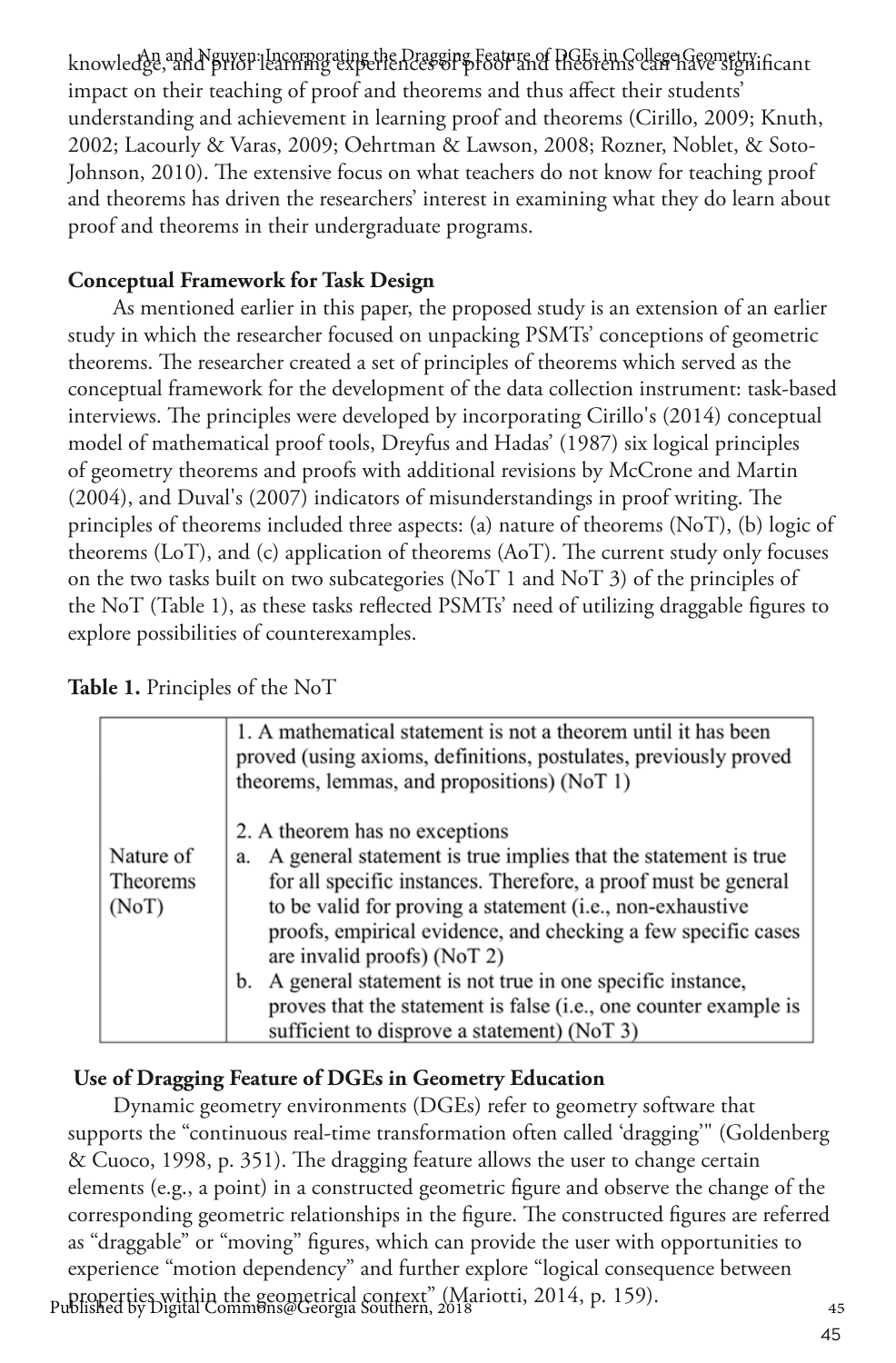Research has shown that using the dragging feature of DGEs can promote *Proceedings of the Interdisciplinary STEM Teaching and Learning Conference, Vol. 2 [2018], Art. 7* student understanding and reasoning ability in learning geometry. By letting junior high students work on a series of DGE tasks designed for constructing draggable quadrilaterals, Jones (2000) found that students were able to make a transition from DGE-based arguments to formal mathematical arguments, which indicated their development of "formal-geometric conceptualizations" (p. 877). By studying the use of a particular dragging modality in dynamic geometry with pairs of high school students, maintaining dragging (MD) – "dragging a base- point of the dynamic figure on the screen trying to maintain some geometrical property of the figure" (p. 110), Baccaglini-Frank's (2011) study implied the potential of MD to foster "a greater cognitive unity" (p. 117) – generating of conjectures that can lead to proofs, when internalized as a psychological tool by the learners.

As Battista (2007) pointed out as one of the future research issues, both qualitative (to understand the nature) and quantitative research (to determine the effectiveness) is much needed on the use of DGEs in teaching and learning geometry, and it serves the best to integrate the two types of studies. Therefore, the proposed study adopts a qualitative case study design to develop knowledge about PSMTs' conceptions of counterexamples when using the dragging feature of DGEs. The result of study will be compared with the result of the previous study in which non-DGE tasks were used. If the comparison indicates the dragging feature of DGEs as an effective instructional tool, a quantitative study will be conducted to examine its effectiveness.

#### **Methodology**

#### **Overall Design**

Since the purpose of the study is to provide descriptive accounts targeted at understanding PSMTs' conceptions of geometric counterexamples, the nature of the study is determined as a basic interpretive case study. Basic interpretive studies aim at "understanding a phenomenon, a process, or a particular point of view from the perspective of those involved" (Ary, Jacobs, & Sorensen, 2010, p. 453). Case studies are appropriate when the objective is an "in-depth data collection involving multiple sources of information rich in context" (Creswell, 1998, p. 61). In this study, a case is defined as each individual PSMT's work on the two tasks designed for the task-based interview session. Task-based interviews are used as the data collection method, because they provide a structured and somewhat controlled mathematical environment for the researcher to focus directly on the subjects' processes of addressing the tasks, rather than just on the correctness of the answers (Goldin, 2000).

#### **Site and Participants**

Four to six participants will be recruited from the department of mathematical science at a research-oriented public university in the South. The recruitment criteria include: (a) candidates committed themselves to secondary mathematics teaching in the future, namely, they are PSMTs; and (b) candidates have taken a university-level geometry course to ensure sufficient prior knowledge of geometric theorems and proofs. A recruitment letter will be sent to the students through department email lists, introducing the goal of the study, recruitment criteria, and involvement in the study. Students' participation is completely voluntary and irrelevant to their course grades. <sup>46</sup> https://digitalcommons.georgiasouthern.edu/stem\_proceedings/vol2/iss1/7

46 DOI: 10.20429/stem.2018.020107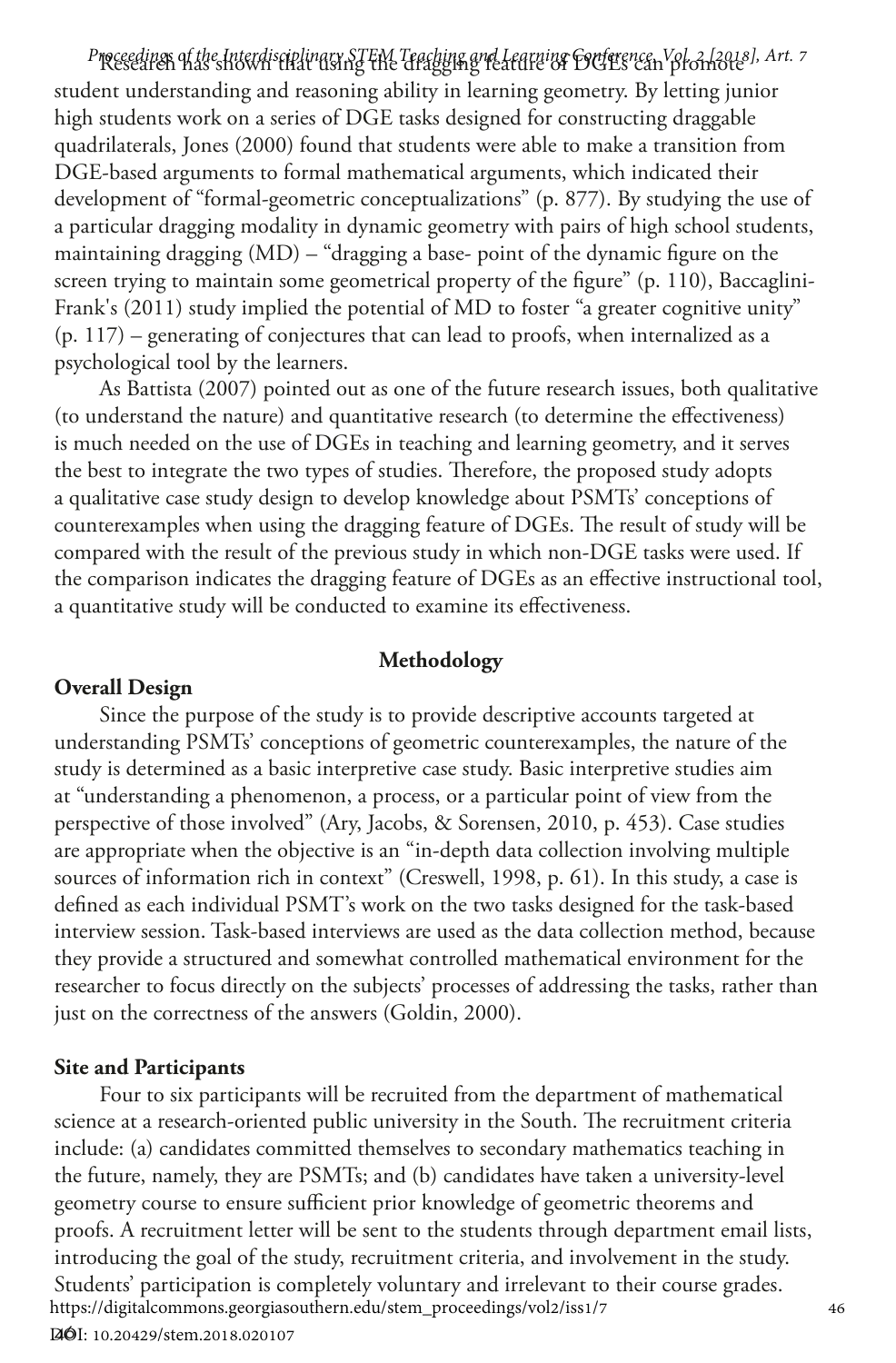# Task-based Interviews<sup>Incorporating the Dragging Feature of DGEs in College Geometry</sup>

Each PSMT will take part in an individual task-based interview session, lasting approximately 60 minutes. The interview session focuses on unpacking PSMTs' conceptions of the NoT, including the subcategories *theorem has to be proved* (NoT 1) and *one counterexample is sufficient to disprove* (NoT 3) (see Table 1). The researchers will demonstrate how to use the dragging feature of DGEs and let the participant practice on a few geometric constructions in the first 20 minutes of each session. During the interview sessions, PSMTs will be asked to think aloud while working on the tasks. The researcher will ask probing questions following a pre-designed interview protocol in order to understand their thinking process through the tasks. Because the goal of the study is not to assess participants' memorization skills, a list of Euclidean geometry definitions, postulates, and theorems will be provided to the PSMTs. Interviews will be video and audio recorded. The researchers will collect interview notes and PSMTs' worksheets as supplementary materials. A pilot interview will be conducted before the official data collection to test out the tasks and the interview protocol.

Goldin (2000) summarized the exploration process of task-based interviews as a four-stage process: (1) posing the question (free problem solving), (2) minimal heuristic suggestions (if no spontaneous responses), (3) the guided use of heuristic suggestions (if again no expected spontaneous responses), and (4) exploratory, metacognitive questions. This sequence of interview questions for each task is consistent with the "hard to easy" order suggested by Tzur (2007) in terms of minimizing the influence of prompts on students' conception development during the task exploration process. Since the main goal of this study is to unpack PSMTs' current conceptions rather than foster new conceptions, minimal heuristic suggestions will be provided when a PSMT is not able to provide any responses to the task questions.

### **Tasks**

The two tasks used in the interview session are designed based on the Principles of the Nature of Theorems in Geometry framework (see Table 1), and targeted PSMTs' conceptions of NoT 1, and NoT 3, respectively. Task 1 (NoT 1) shown in Figure 1 is designed to unpack the ways in which PSMTs can show that a mathematical statement is true or not true, which indicates their conceptions that theorems are true mathematical statements proved through deductive reasoning using axioms, definitions, postulates, etc.



**Figure 1.** Task 1 (NoT 1) – Theorem must be proved <sup>47</sup> Published by Digital Commons@Georgia Southern, 2018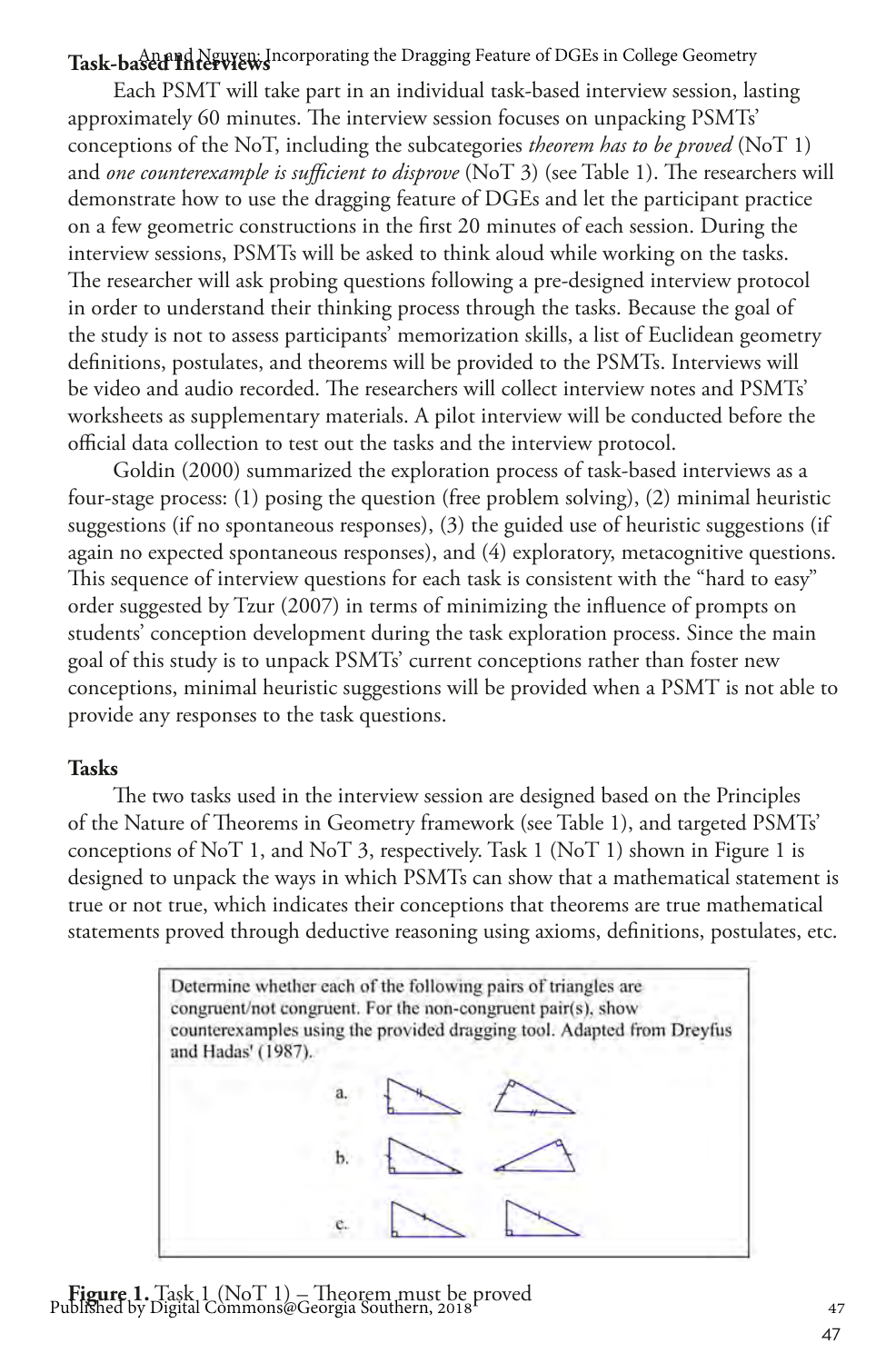Proceedings of the Interdisciplinary STEM Teaching and Learning *See*rference, Vol. 2, Jane b SNt Ts can disprove a statement, which indicates their conceptions about the meaning and use of counterexamples.

| Disprove the following statement using the provided dragging tool.                                                                 |  |
|------------------------------------------------------------------------------------------------------------------------------------|--|
| In $\triangle$ ABC, if D and E are points on AC and BC respectively.<br>$BC = 2BE$ and $DE = 1/2$ AB, then $AC = 2AD$ , $DE  AB$ . |  |

**Figure 2.** Task 2 (NoT 3) - One counterexample is sufficient to disprove

The dragging tool (GeoGebra) will be provided to the participant using an iPad during the interview. Figure 3 below shows a possible counterexample of Task 2 that can be created with the dragging feature of GeoGebra. As mentioned earlier, each interview will start with a 20-minute tutorial session about the use of the tool.



### **Data Analysis**

**Figure 3.** A counterexample of Task 2 created by GeoGebra

Since the data are collected through task-based interviews with a semi-structured interview protocol, the data analysis process will follow steps suggested by the typological analysis method that "data analysis starts by dividing the overall data set into categories or groups based on predetermined typologies" (Hatch, 2002, p. 152). The typologies of the study are PSMTs' *goals* of the given task, their available *goal-directed activities* (*GA*), and what they believe are the *effects* of their goal-directed activities, which are the essential components of their conceptions (Simon et al., 2004). PSMTs' goal of a task refers to their desired status of problem solving, namely, what they want to or intend to do. The goal structures what they can notice, compare, and abstract, but it is not necessarily conscious (Simon et al., 2004; Tzur & Simon, 2004). PSMTs' GA of a task refers to their mental activity that is related to their goal of the task. GAs include the observable actions and the corresponding mental process that generated these actions (Simon et al., 2004; Tzur & Simon, 2004). An effect refers to what the PSMT identifies as the outcome of his/her GA (Simon et al., 2004; Tzur, 2007; Tzur & Simon, 2004), which, in this study, includes his/her conception of whether the goal of the GA is met (or about to be met) and the decision about the next step of actions. PSMTs' goals, GAs, and effects of GA are structured and governed by their current conceptions. In other words, their conceptions are embodied by their goals, GAs, and effects of GAs. Taking a close look at these elements can help the researchers gain a deeper understanding of PSMTs' current conceptions of theorems.

### **Timeline and Potential Impact**

48 DOI: 10.20429/stem.2018.020107In terms of the timeline of the research, a pilot study will be conducted in Spring 2018 to collect feedback on the tasks and interview protocol. The institutional review board (IRB) application will be submitted by the end of Spring 2018. The participant <sup>48</sup> https://digitalcommons.georgiasouthern.edu/stem\_proceedings/vol2/iss1/7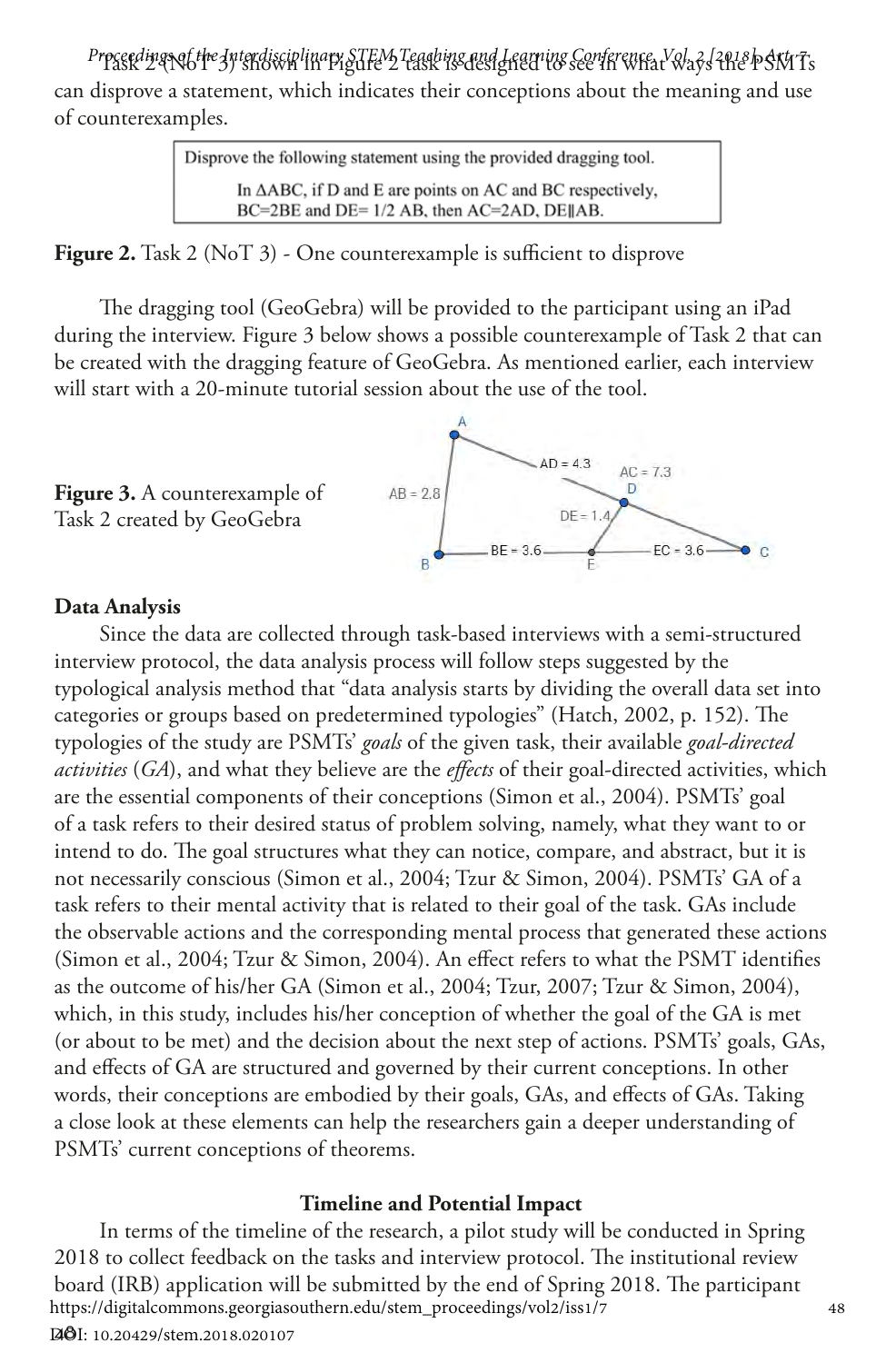recruitment and Nguyen: Inggravening the Dragging Feature of DGE sign College. Gogmetry alysis and dissemination will start in late Fall 2018 and will continue until publications are generated.

This research project could potentially benefit all PSMTs at the university in which the researchers are teaching. Once the research results indicate the effectiveness of incorporating the dragging feature of DGEs in geometry learning, the researchers plan to introduce this tool to students in her college geometry classes. If the students can gain the knowledge of how to use the dragging feature to better understand the concept of counterexample, they will have a tool for more effective learning of geometric proof and reasoning. In turn, their new knowledge will be able to be applied in their future teaching roles and increase the quality of secondary geometry education in Georgia.

### **References**

- An, T. (2017). *Preservice secondary mathematics teachers' conceptions of the nature of theorems in geometry* (Doctoral dissertation). Purdue University, West Lafayette, IN.
- Ary, D., Jacobs, L. C., & Sorensen, C. (2010). *Introduction to research in education* (8th ed.). Belmont, CA: Wadsworth, Cengage Learning.
- Baccaglini-Frank, A. (2011). Abduction in generating conjectures in dynamic geometry through maintaining dragging. In M. Pytlak, T. Rowland, & E. Swoboda (Eds.), *Proceedings of the Seventh Congress of the European Society for Research in Mathematics Education* (pp. 110–119). Poland: Rzeszów.
- Battista, M. T. (2007). The development of geometric and spatial thinking. In F. K. Lester (Ed.), *Second handbook of research on mathematics teaching and learning*  (Vol. 2, pp. 843–908). Charlotte, NC: Information Age Publishing.
- Chazan, D. (1993). High school geometry students' justification for their views of empirical evidence and mathematical proof. *Educational Studies in Mathematics, 24*(4), 359–387.
- Cirillo, M. (2009). Challenges to teaching authentic mathematical proof in school mathematics. In *ICMI Study 19: Proof and proving in mathematics education* (Vol. 1, pp. 130–135). Taipei, Taiwan: The Department of Mathematics, National Taiwan Normal University.
- Cirillo, M. (2014). Supporting the instruction to formal proof. In C. Nicol, P. Liljedahl, S. Oesterle, & D. Allan (Eds.), *Proceedings of the Joint Meeting of the International Group for the Psychology of Mathematics Education (PME 38) and the North American Chapter of the Psychology of Mathematics Education (PME-NA 36)* (Vol. 2, pp. 321–328). Vancouver, British Columbia, Canada.
- Cirillo, M., & Herbst, P. G. (2011). Moving toward more authentic proof practices in geometry. *Mathematics Educator, 21*(2), 11–33.
- Creswell, J. W. (1998). *Qualitative inquiry and research design: Choosing among five designs.* Thousand Oaks, CA: Sage.
- Dreyfus, T., & Hadas, N. (1987). Euclid may stay–and even be taught. In M. M. Lindquist & A. P. Shulte (Eds.), *Learning and teaching geometry, K-12* (pp. 47–58). Reston, VA: National Council of Teachers of Mathematics.
- Duval, R. (2007). Cognitive functioning and the understanding of mathematical processes of proof. In P. Boero (Ed.), *Theorems in schools: From history, epistemology* <sup>49</sup>
- Published by Digital Commons@Georgia Southern, 2018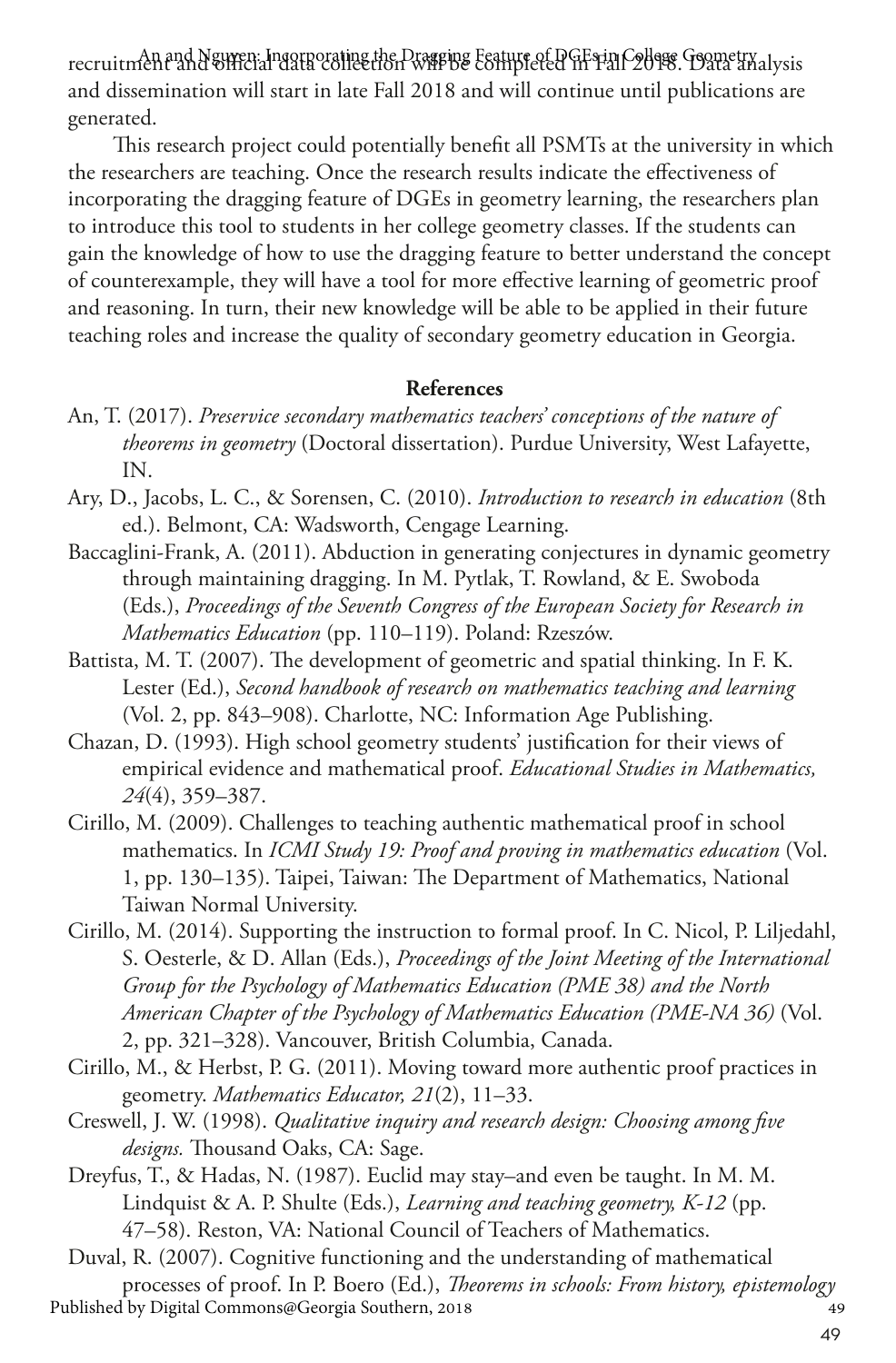*and cognition to classroom practice* (pp. 137–161). Rotterdam, Netherlands: Sense *Proceedings of the Interdisciplinary STEM Teaching and Learning Conference, Vol. 2 [2018], Art. 7* Publishers.

- Farrell, M. A., & Farmer, W. A. (1980). *Systematic instruction in mathematics for the middle and high school years.* Addison-Wesley.
- Goldenberg, E. P., & Cuoco, A. A. (1998). What is dynamic geometry? In R. Lehrer & D. Chazan (Eds.), *Designing learning environments for developing understanding of geometry and space* (pp. 351–367). Mahwah, NJ: Erlbaum.
- Goldin, G. A. (2000). A scientific perspective on structured, task-based interviews in mathematics education research. In A. Kelly & R. Lesh (Eds.), *Handbook of research design in mathematics and science education* (pp. 517–545). Mahwah, NJ: Lawrence Erlbaum Associates.
- Hatch, J. A. (2002). *Doing qualitative research in education settings.* Albany, NY: State University of New York Press.
- Jones, K. (1997). Student teachers' conceptions of mathematical proof. *Mathematics Education Review, 9*, 21–32.
- Jones, K. (2000). Providing a foundation for deductive reasoning: students' interpretations when using dynamic geometry software and their evolving mathematical explanations. *Educational Studies in Mathematics, 44*(1), 55– 85.
- Knuth, E. J. (2002). Secondary school mathematics teachers' conceptions of proof. *Journal for Research in Mathematics Education, 33*(5), 379-405.
- Lacourly, N., & Varas, M. L. (2009). Teachers mathematical reasoning does matter. In F. L. Lin, F. J. Hsieh, G. Hanna, & M. de Villiers (Eds.), *ICMI Study 19: Proof and proving in mathematics education* (Vol. 2, pp. 47–52). Taipei, Taiwan: The Department of Mathematics, National Taiwan Normal University.
- Mariotti, M. A. (2014). Transforming images in a DGS: The semiotic potential of the dragging tool for introducing the notion of conditional statement. In S. Rezat, M. Hattermann, & A. Peter-Koop (Eds.), *Transformation - A fundamental idea of mathematics education* (pp. 155–172). Springer, New York, NY.
- McCrone, S. M. S., & Martin, T. S. (2004). Assessing high school students' understanding of geometric proof. *Canadian Journal of Math, Science & Technology Education, 4*(2), 223–242.
- Morris, A. K. (2002). Mathematical reasoning: Adults' ability to make the inductivedeductive distinction. *Cognition and Instruction, 20*(1), 79–118.
- National Center for Education Statistics (NCES). (1998). Pursuing excellence: A study of U.S. twelfth-grade mathematics and science achievement in international context, NCES 98-049. U.S. Government Printing Office. Retrieved from http:// nces.ed.gov/timss/
- National Council of Teachers of Mathematics. (2000). *Principles and standards for school mathematics*. Reston, VA: Author
- National Council of Teachers of Mathematics. (2003). NCTM NCATE program standards for secondary mathematics.
- National Council of Teachers of Mathematics. (2012). NCTM CAEP standards for mathematics teacher preparation.
- Oehrtman, M., & Lawson, A. E. (2008). Connecting science and mathematics: The nature of proof and disproof in science and mathematics. *International Journal of Science and Mathematics Education, 6*(2), 377–403.<br>https://digitalcommons.georgiasouthern.edu/stem\_proceedings/vol2/iss1/7 50
- 

50 DOI: 10.20429/stem.2018.020107